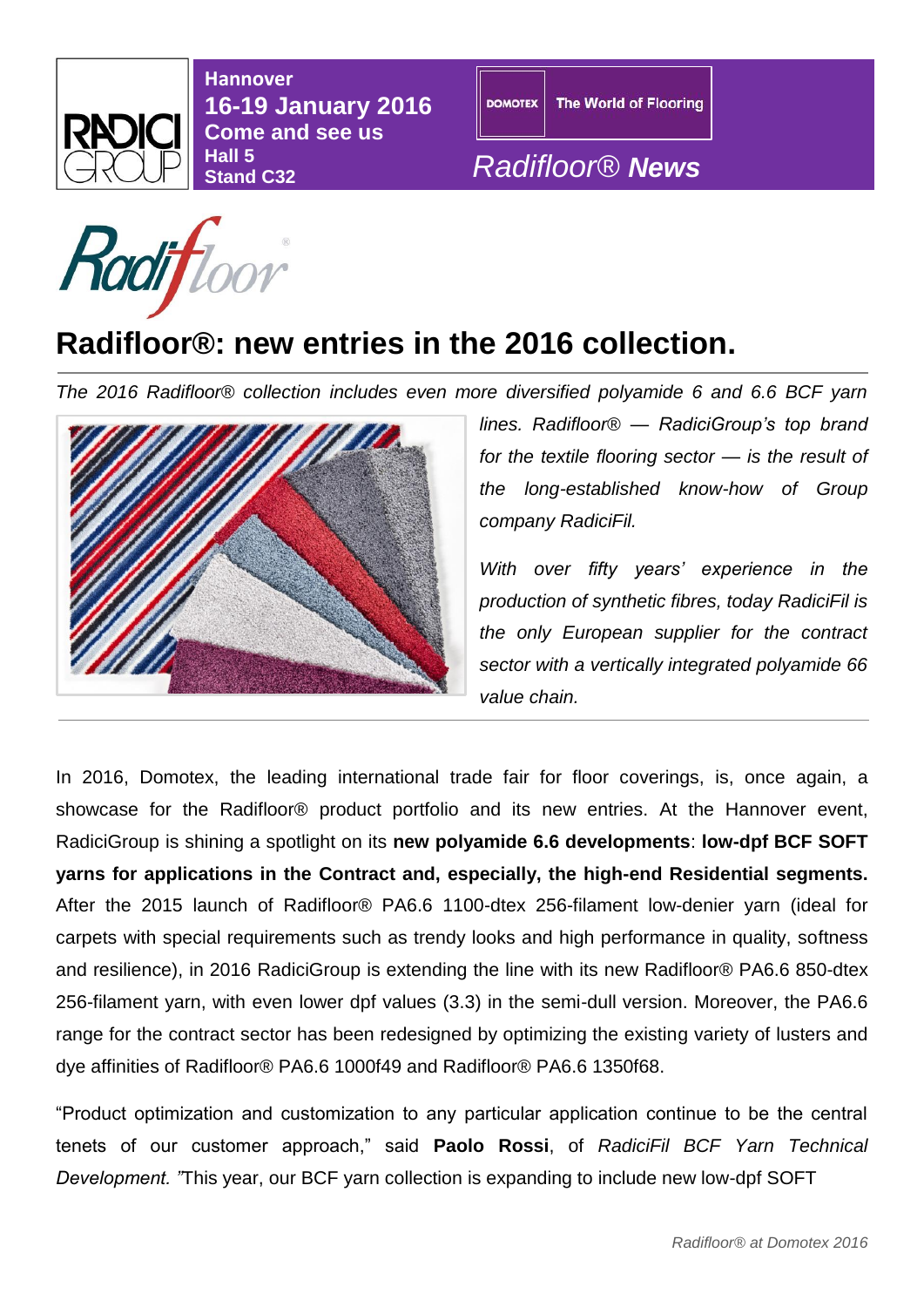polyamide 6.6 products such as Radifloor® PA6.6 850-dtex 256-filment semi-dull yarn. The yarn line was specifically developed to keep up with the latest style trends in the market and to meet the strictest performance requirements. With these new Radifloor® products, our customers in the Residential sector, as well as others, will be able to make soft, durable carpets in up-to-date looks."

"Considerable effort is being devoted to producing and processing this very low denier polyamide 6.6 SOFT yarn," Mr. Rossi continued. *"*It is a difficult challenge, which we are taking on not only by optimizing the spinning production process at RadiciFil, but also by using the advanced transformation and processing technology available at Logit, a Group company located in the Czech Republic. Targeting multiple market segments, the ultra high-end Residential in particular, requires a lot of commitment, but our customers are rewarding our efforts. Customer response, together with our success in creating products that exactly meet customer needs, is what motivates us to do even better."

"Radifloor® PA6.6 1000f49 and Radifloor® PA6.6 1350f68 round out RadiciGroup's PA6.6 range for the contract sector at Domotex 2016," said **Marco Magnani**, of *RadiciFil BCF Yarn Technical Development.* "These yarns feature even better performance – particularly in terms of tenacity and resistance to wear over time, achieved through the optimization work done at RadiciFil during the past year."

RadiciGroup is also showcasing its traditional PA6 Radifloor® Contract range, comprising BCF yarns ideal for cut-pile and loop-pile construction and specifically recommended for the manufacture of carpeting for heavy traffic applications, in conformity with EN1307, classes 32 and 33.

**A stand wrapped in a SOFT ambiance…** This year at Domotex, RadiciGroup



PA6.6 SOFT yarns are leading players at the Group stand! The textile floor covering of the RadiciGroup exhibition area was manufactured by **[Radici Pietro Industries &](http://www.sit-in.it/it/default.aspx) Brands** - a renowned Italian company and long-time Group customer – using **Radifloor® PA6.6 1100-dtex 256-filament yarn.**